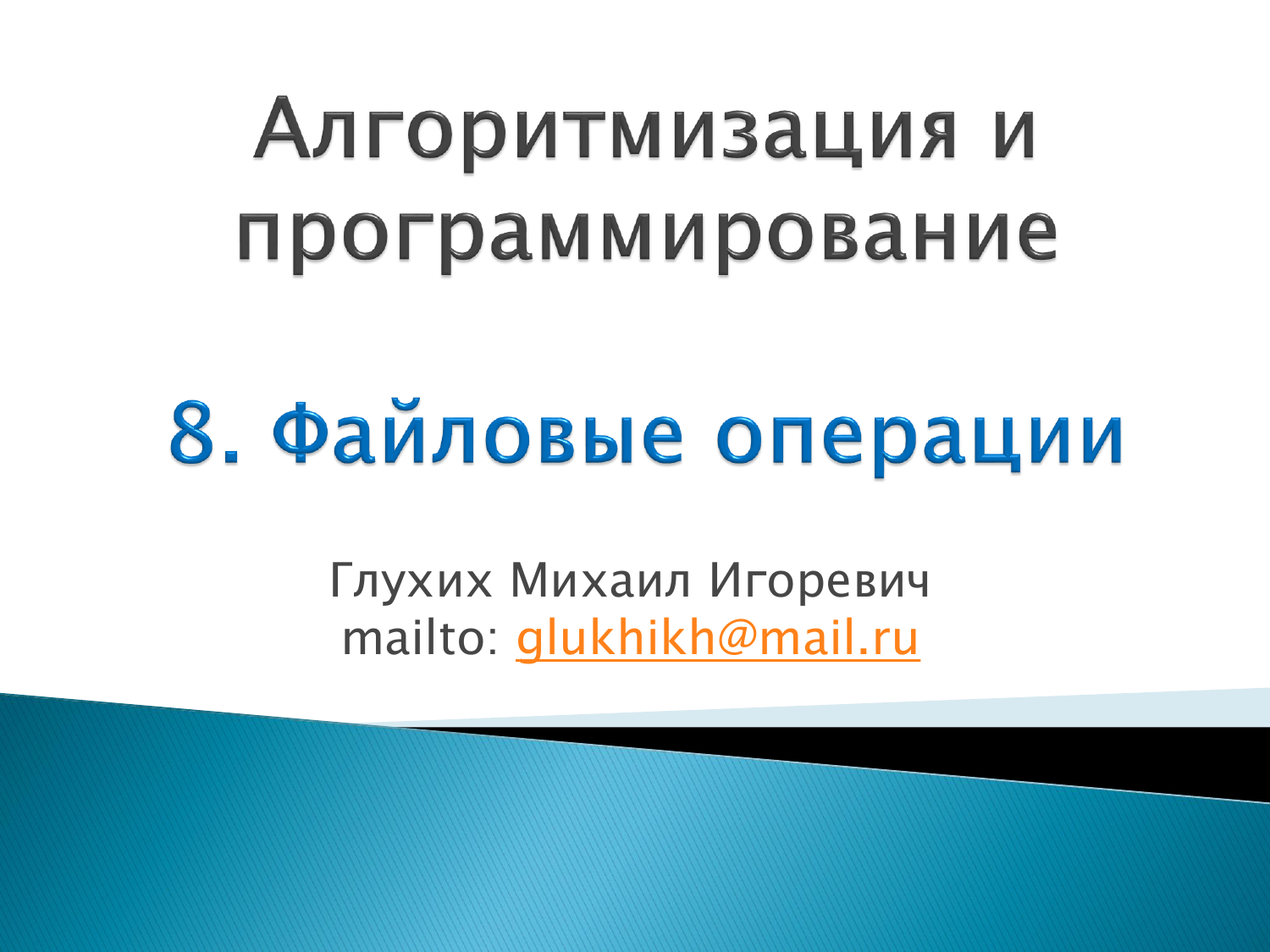- Консольные программы (git)
	- Консоль
		- Вывод (println) довольно часто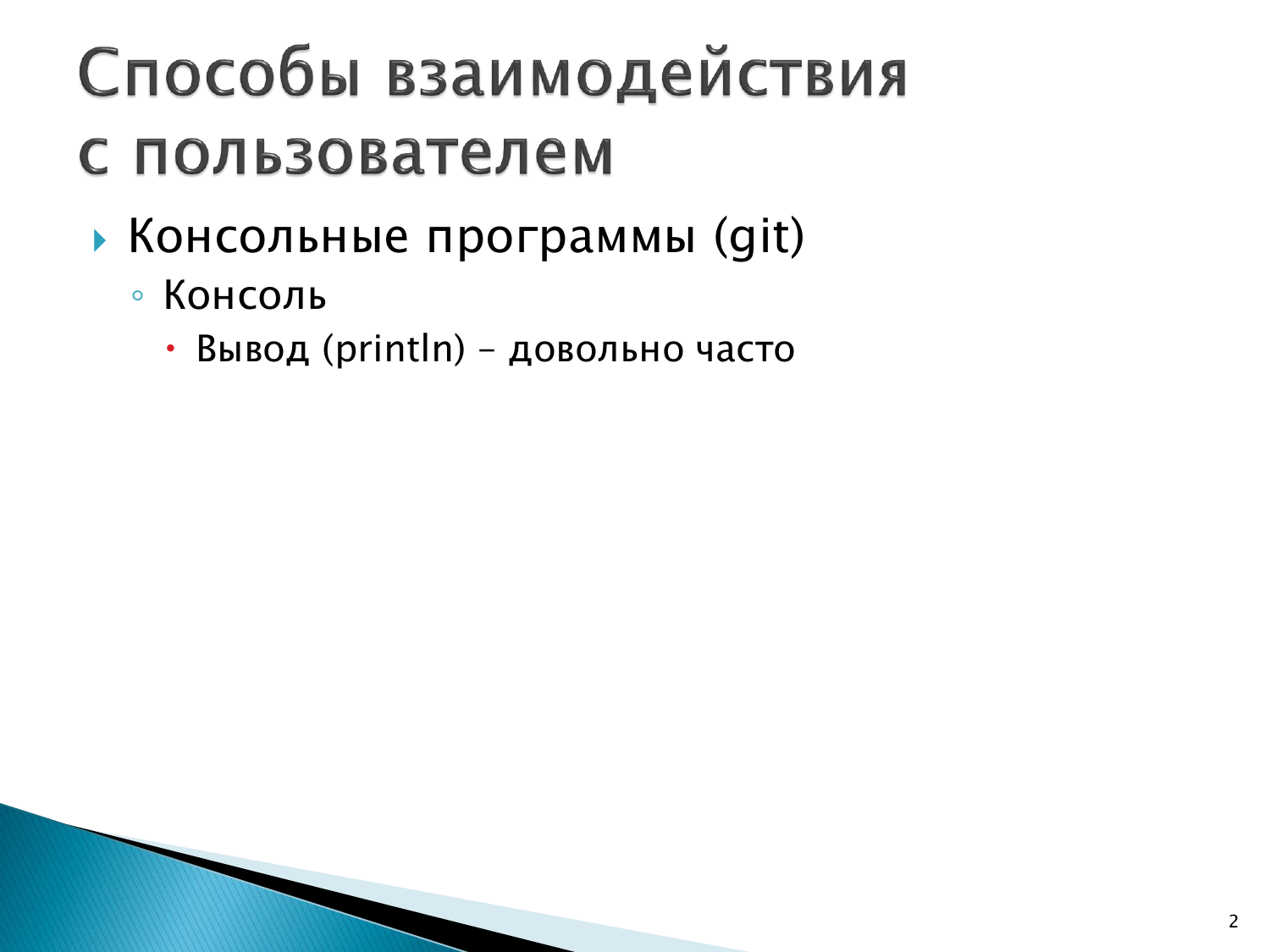- Консольные программы (git)
	- Консоль
		- Вывод (println) довольно часто
		- Ввод (readLine) КРАЙНЕ редко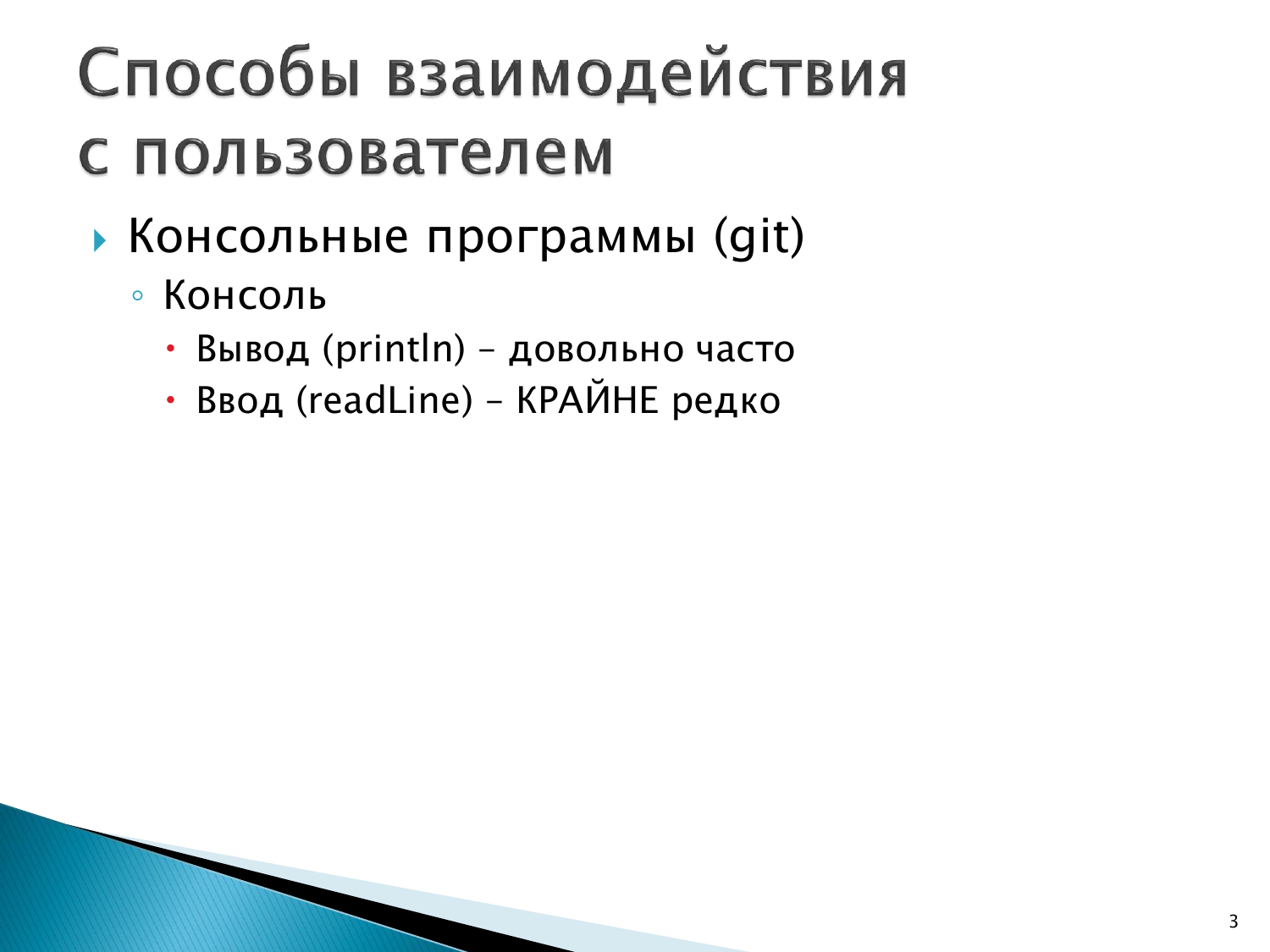- Консольные программы (git)
	- Консоль
		- Вывод (println) довольно часто
		- Ввод (readLine) КРАЙНЕ редко
	- Аргументы командной строки
		- $\cdot$  fun main(args: Array<String>) { ... }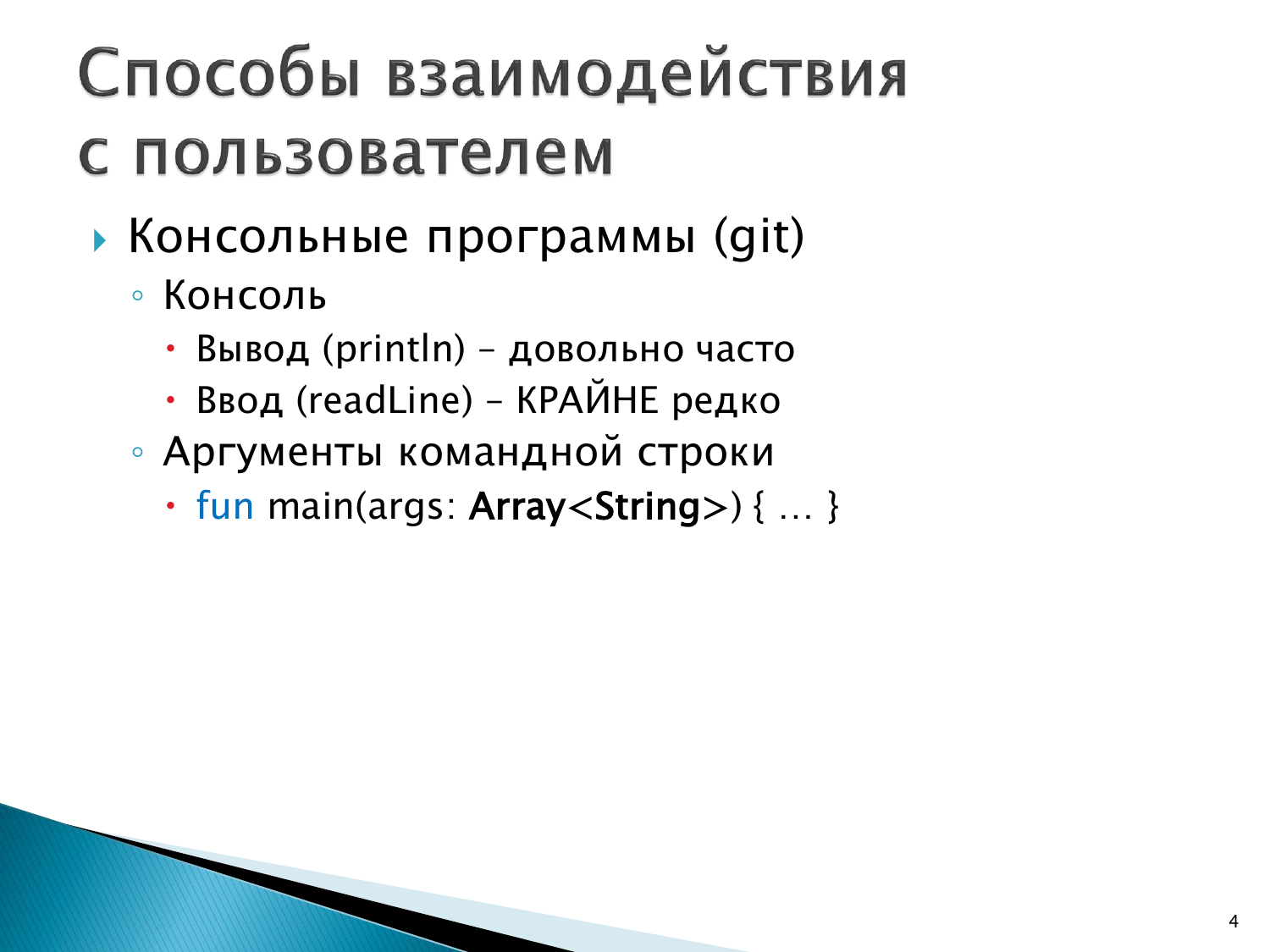- Консольные программы (git)
	- Консоль
		- Вывод (println) довольно часто
		- Ввод (readLine ) КРАЙНЕ редко
	- Аргументы командной строки
		- $\cdot$  fun main(args: Array<String>) { ... }
	- Внешние файлы
		- Файлы настроек
		- Файлы с входными данными
		- Файлы с выходными данными
		- Временные файлы
		- Редактируемые файлы ...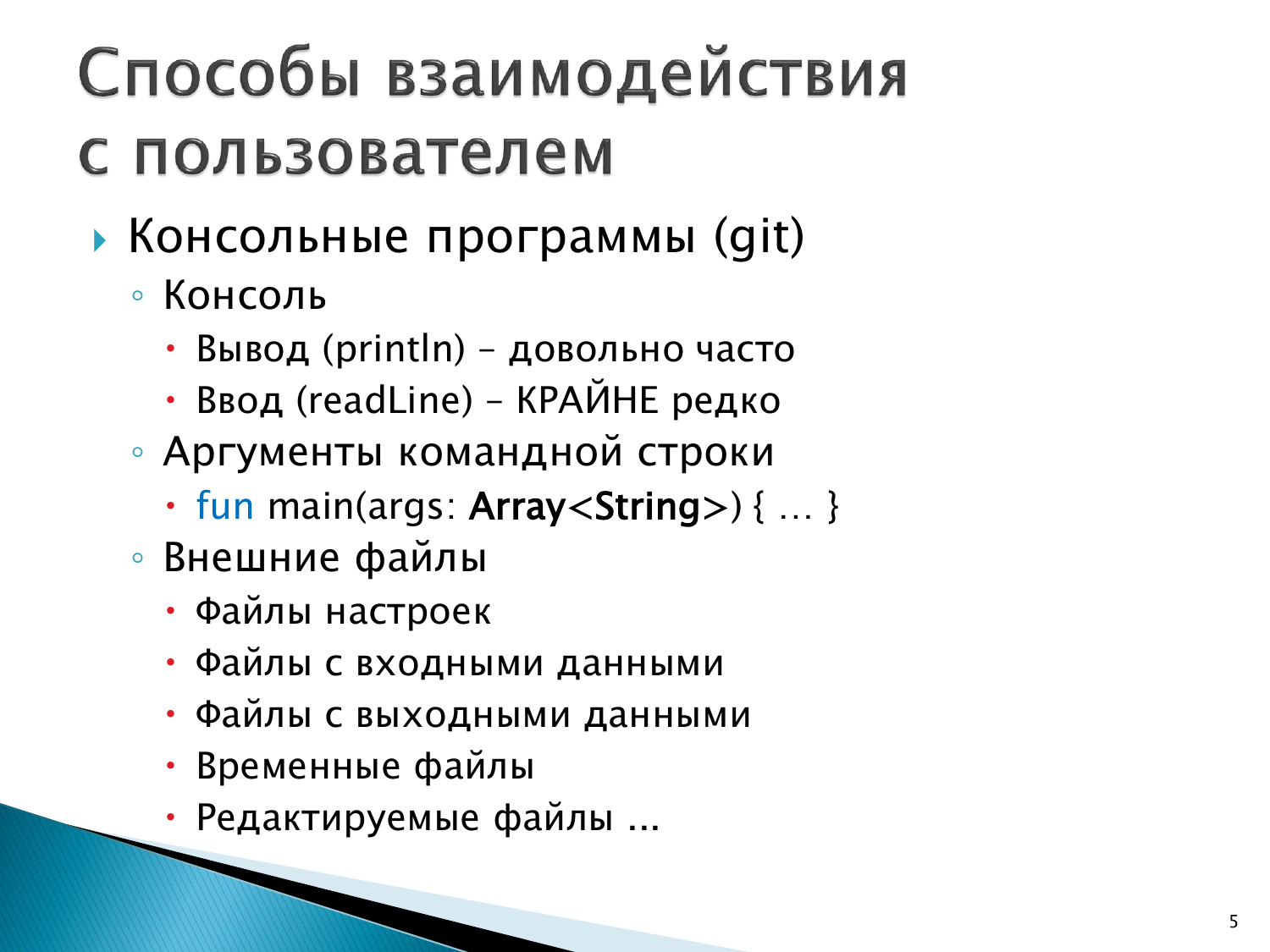### Виды файлов (по содержимому)

#### Текстовые

- Просто текст
- Упорядоченный текст
	- · XML
	- …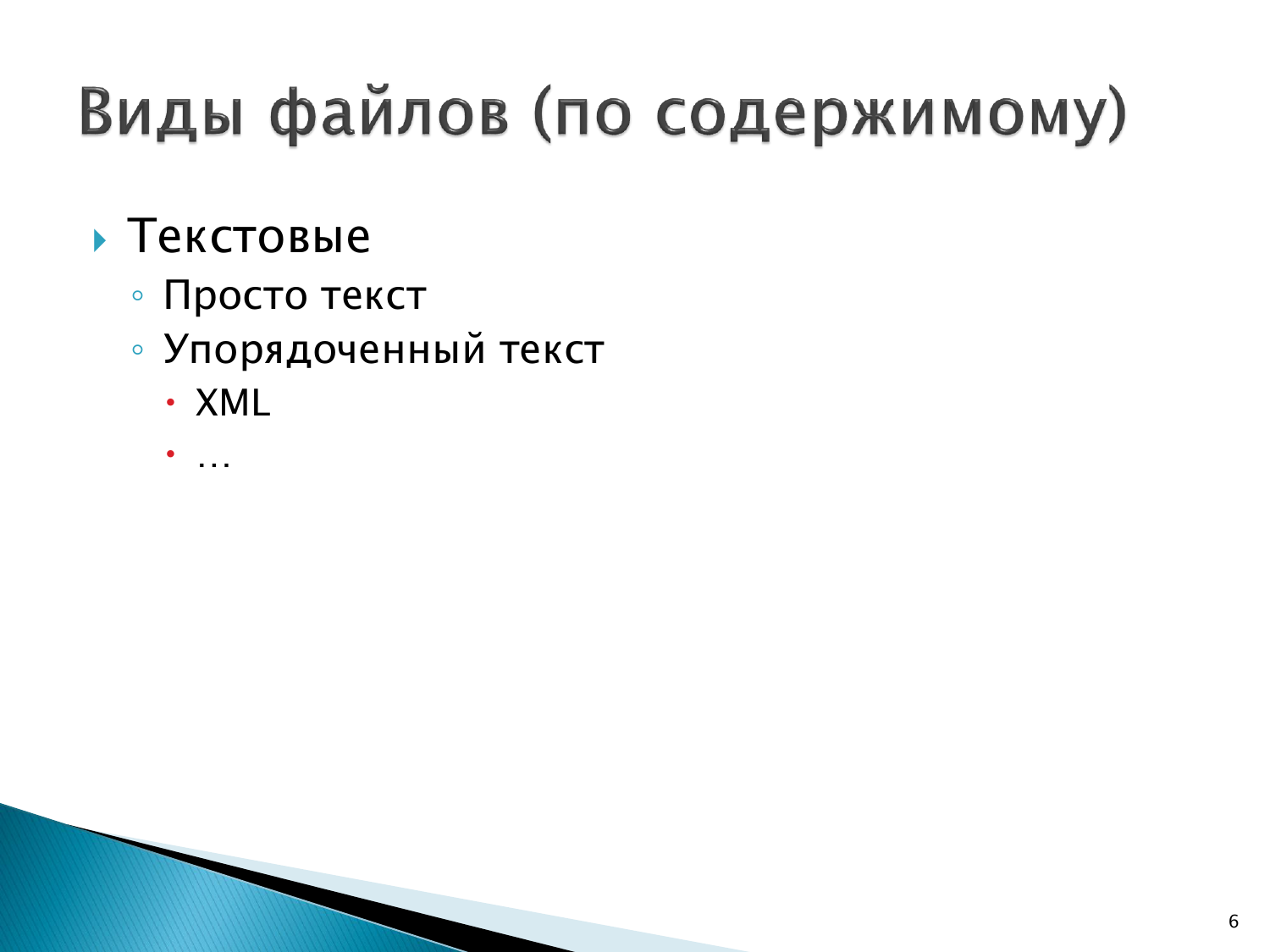## Виды файлов (по содержимому)

#### Текстовые

- Просто текст
- Упорядоченный текст
	- · XML
	- $\bullet$
- Бинарные
	- PDF
	- JPEG

 $^{\circ}$ 

7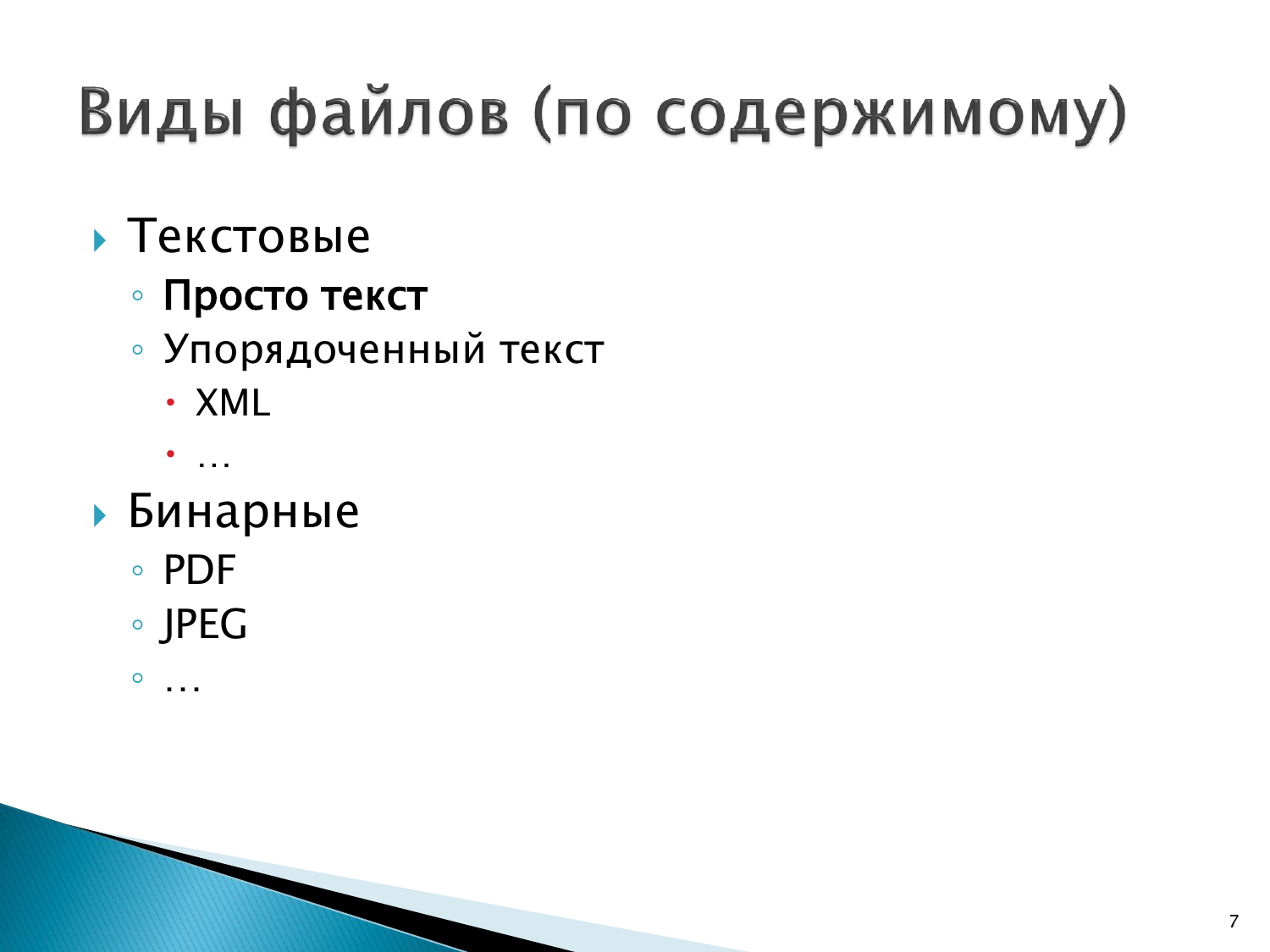## Пример работы с файлами

```
fun alignFile(inputName: String, lineLength: Int, outputName: String) {
    val writer = <u>File</u>(outputName) .<u>bufferedWriter(</u>)</u>
    var currentLineLength = 0fun append(word: String) { ... }
    for (line in File(inputName).readLines()) {
        if (line.isEmpty()) {
            writer.newLine()
             if (currentLineLength > 0) {
                 writer.newLine()
                 currentLineLength = 0}
        }
        for (word in line.split(Regex("\\s+"))) {
            append(word)
        }
    }
    writer.close()
}
```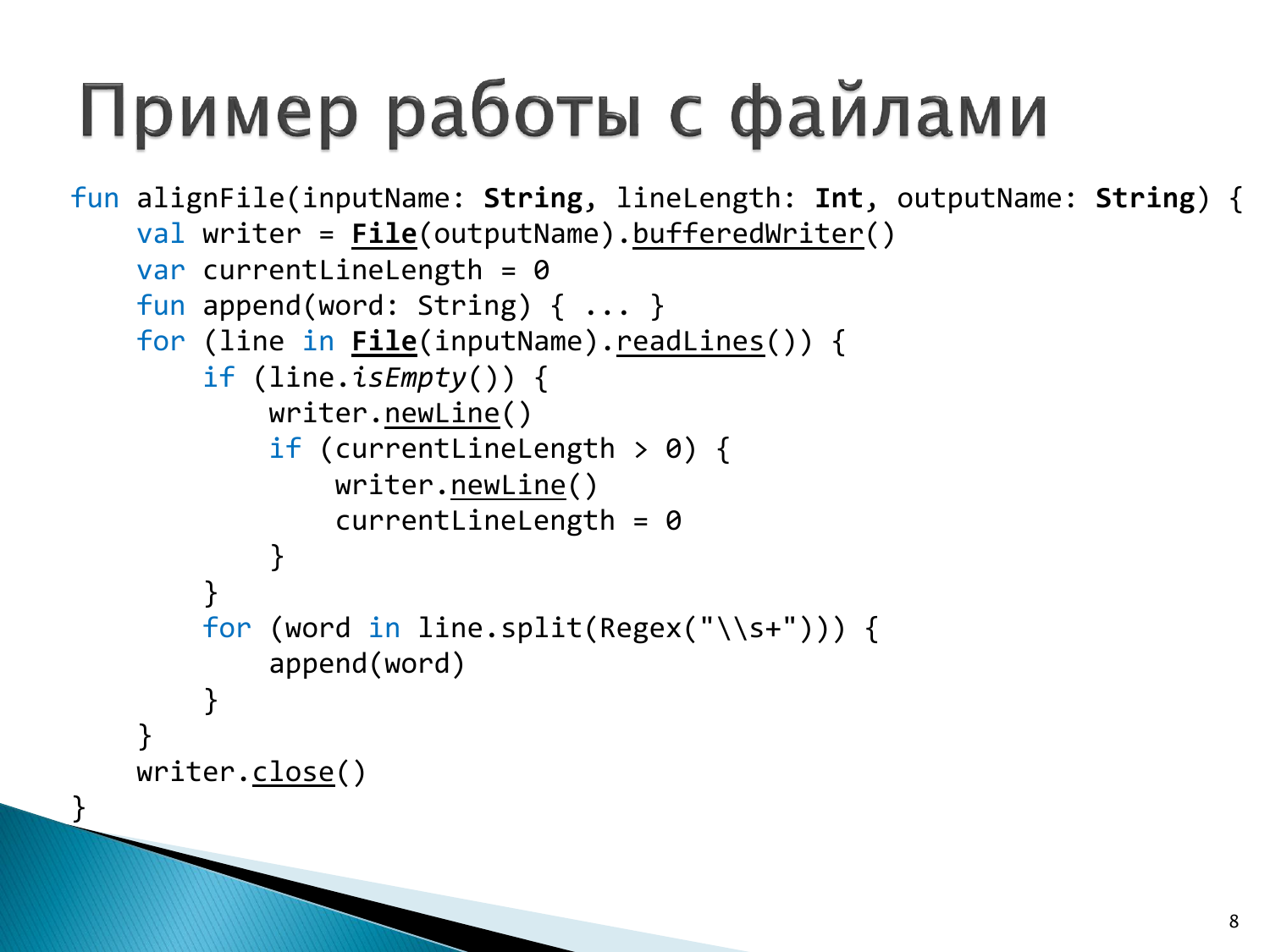## Пример работы с файлами

```
fun alignFile(inputName: String, lineLength: Int, outputName: String) {
    val writer = File(outputName).bufferedWriter()
    var currentLineLength = 0fun append(word: String) {
        if (currentLineLength > 0) {
            if (word.length + currentLineLength >= lineLength) {
                writer.newLine()
                currentLineLength = 0
            } else {
                writer.write(" ")
                currentLineLength++
            }
        }
        writer.write(word)
        currentLineLength += word.length
    }
    // …
}
```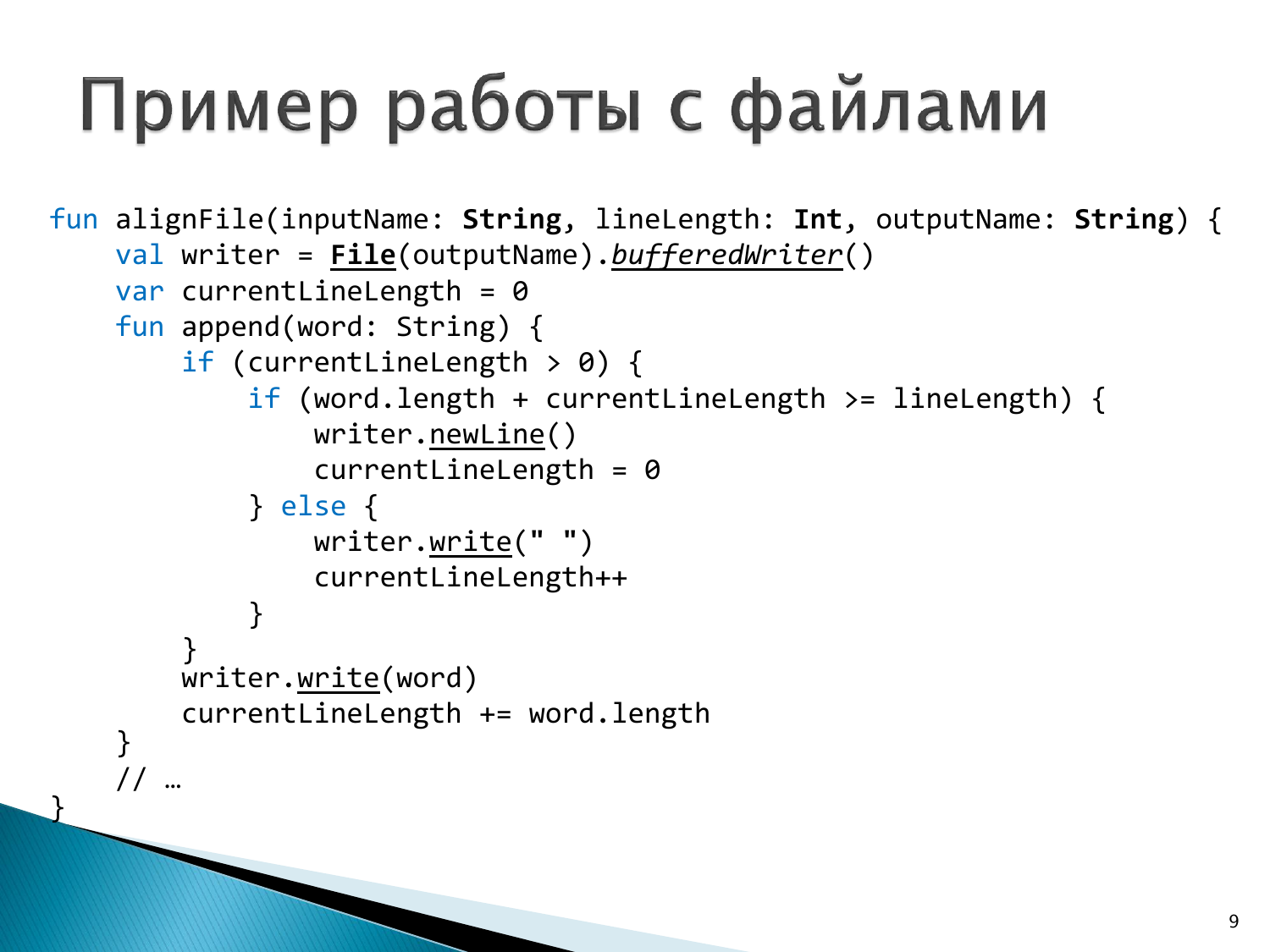## File

- Объект этого типа соответствует файлу
- $\bullet$  = java.io.File
- Функции
	- readLines(): List<String>
	- · bufferedWriter(): BufferedWriter
	- bufferedReader(): BufferedReader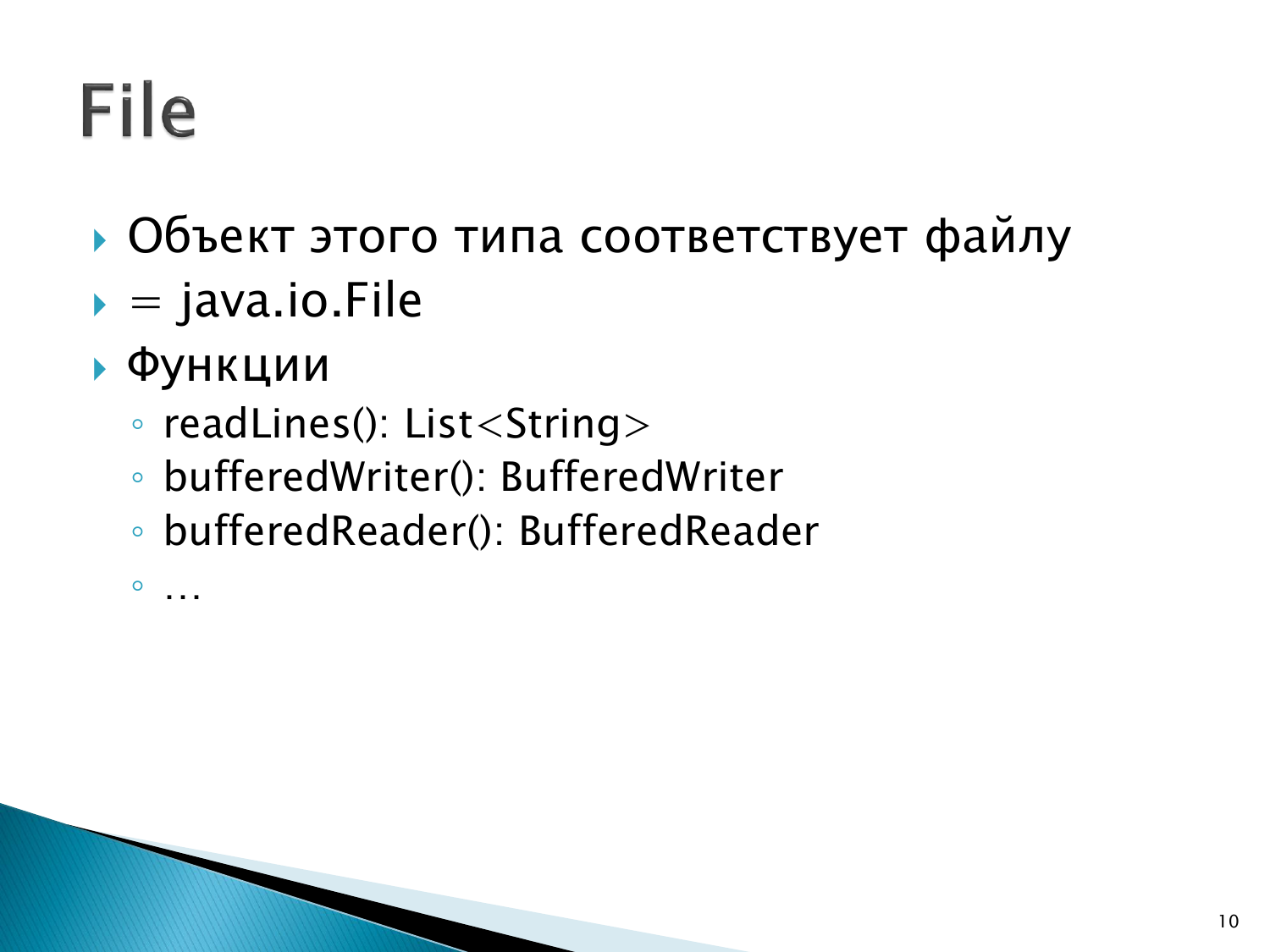# **BufferedWriter**

- Объект этого типа может записывать (буферизованную) информацию в файл ИЛИ...
- $\bullet$  = java.io.BufferedWriter

#### • Функции

- newLine()
- ∘ write(s: String)
- · close()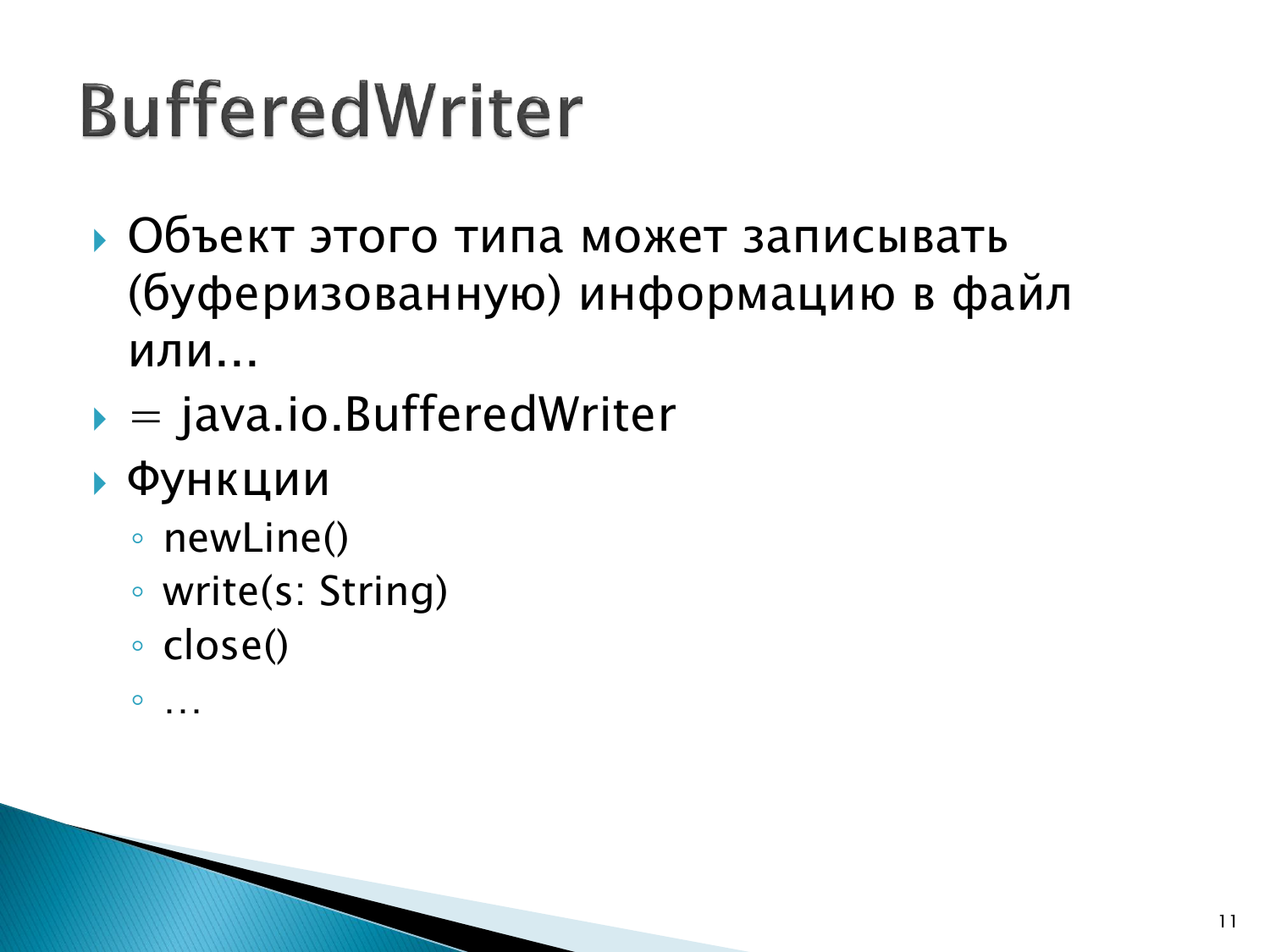- Три уровня работы с файлами
	- Файл = поток байт: InputStream / OutputStream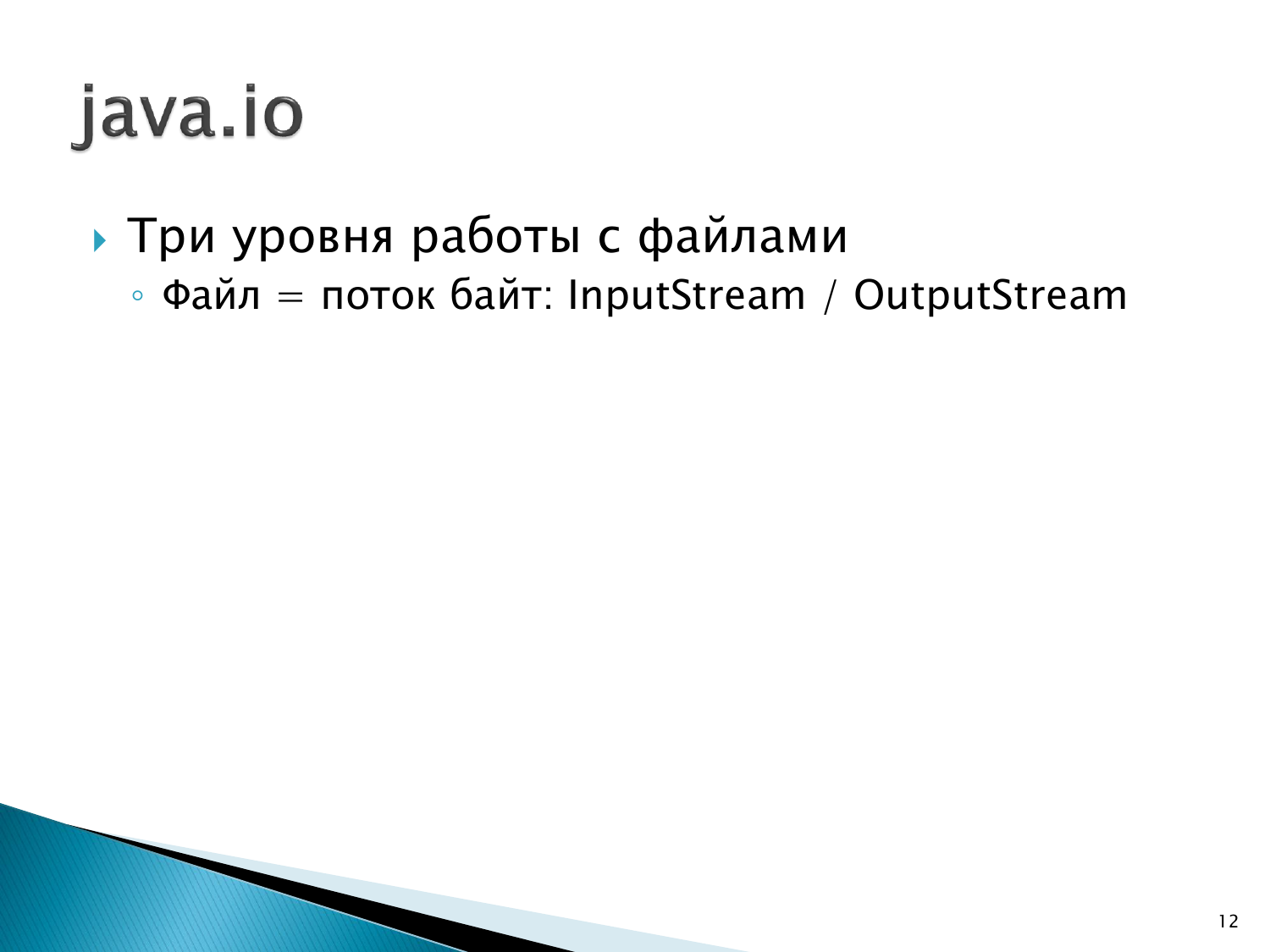- Три уровня работы с файлами
	- Файл = поток байт: InputStream / OutputStream
	- $\circ$  Файл = поток символов: InputStreamReader / OutputStreamWriter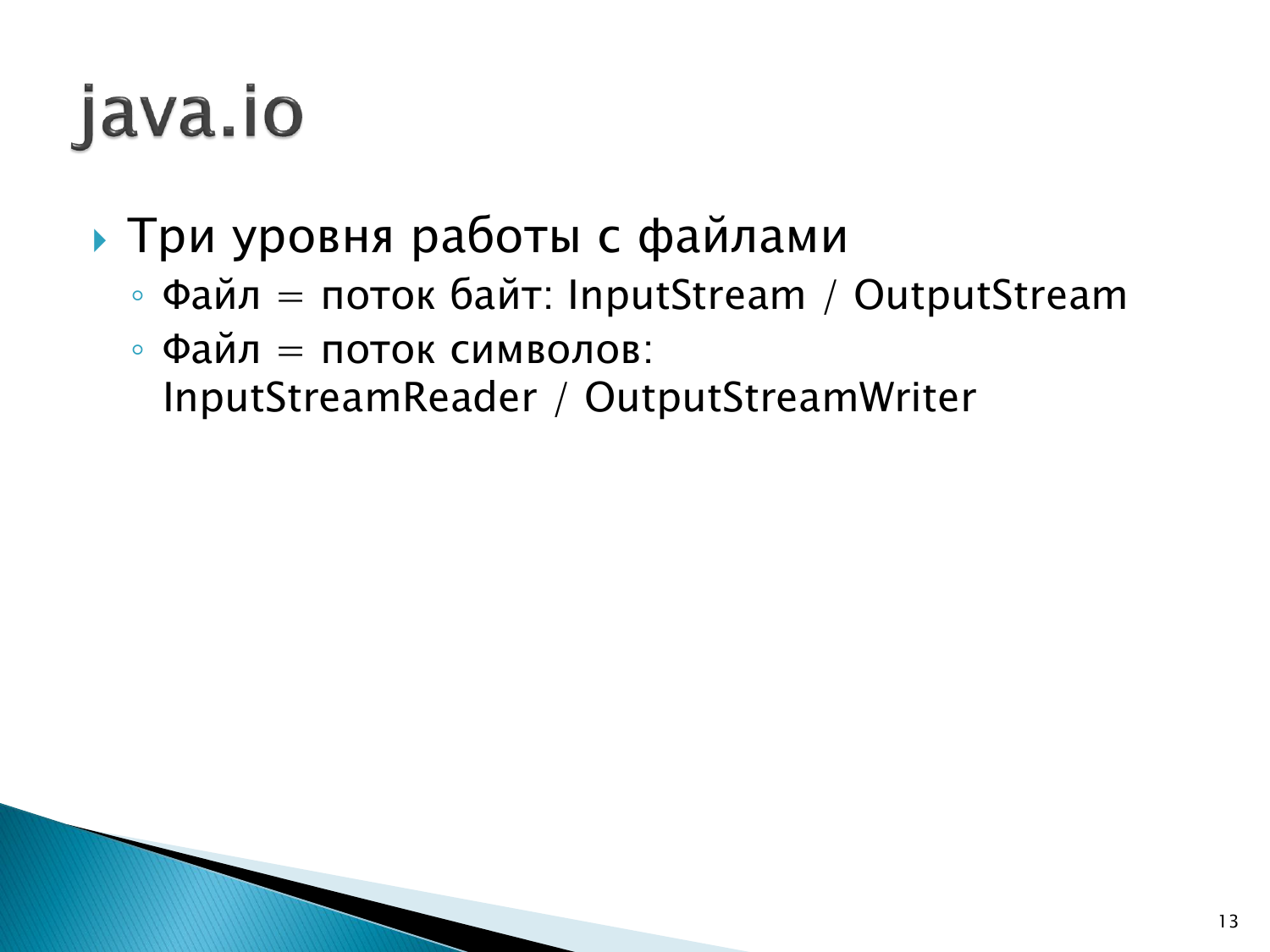- Три уровня работы с файлами
	- Файл = поток байт: InputStream / OutputStream
	- $\circ$  Файл = поток символов: InputStreamReader / OutputStreamWriter
		- NB: знает про кодировку!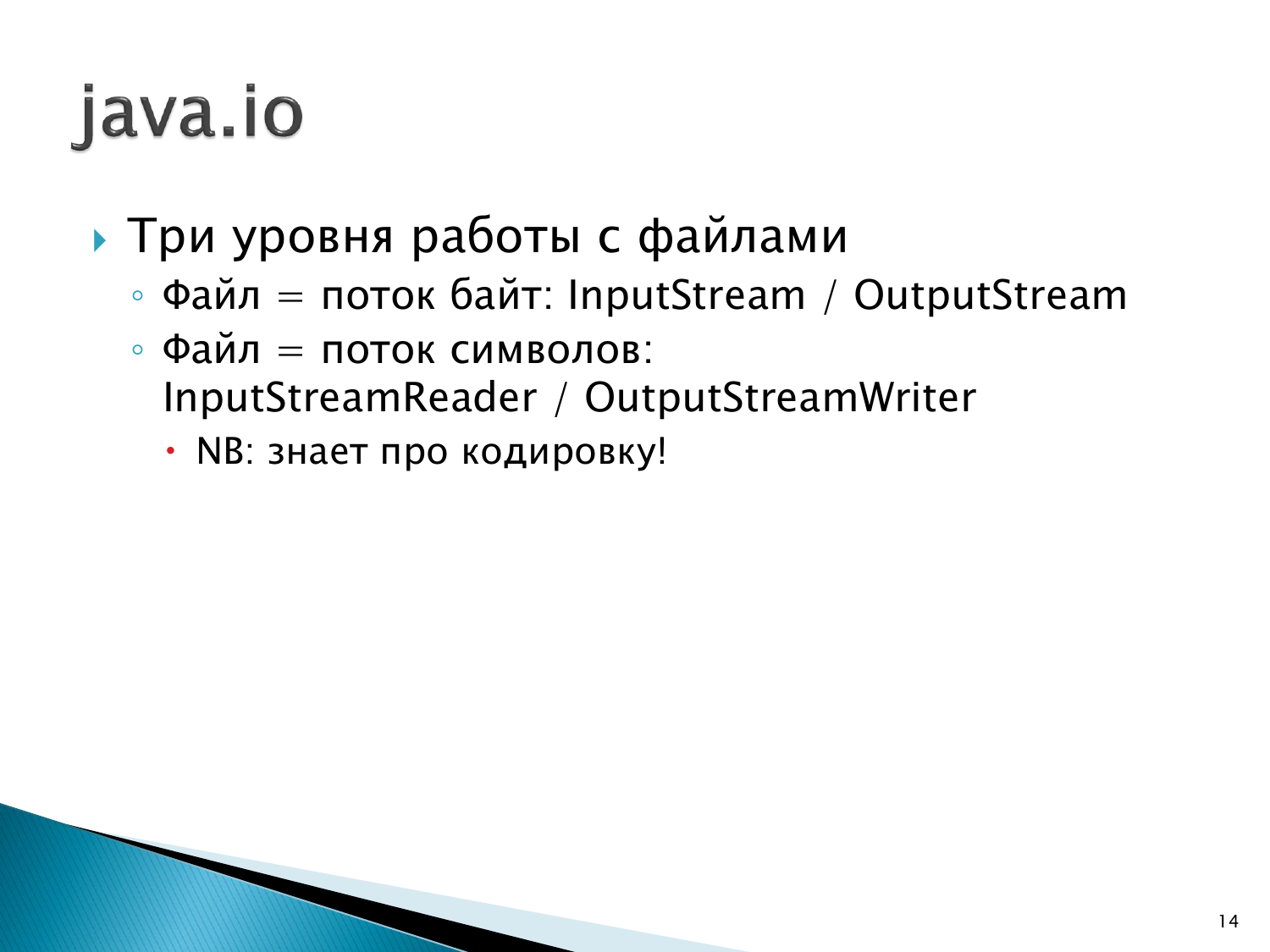- Три уровня работы с файлами
	- Файл = поток байт: InputStream / OutputStream
	- $\circ$  Файл = поток символов: InputStreamReader / OutputStreamWriter
		- NB: знает про кодировку!
	- Файл состоит из строк: BufferedReader / BufferedWriter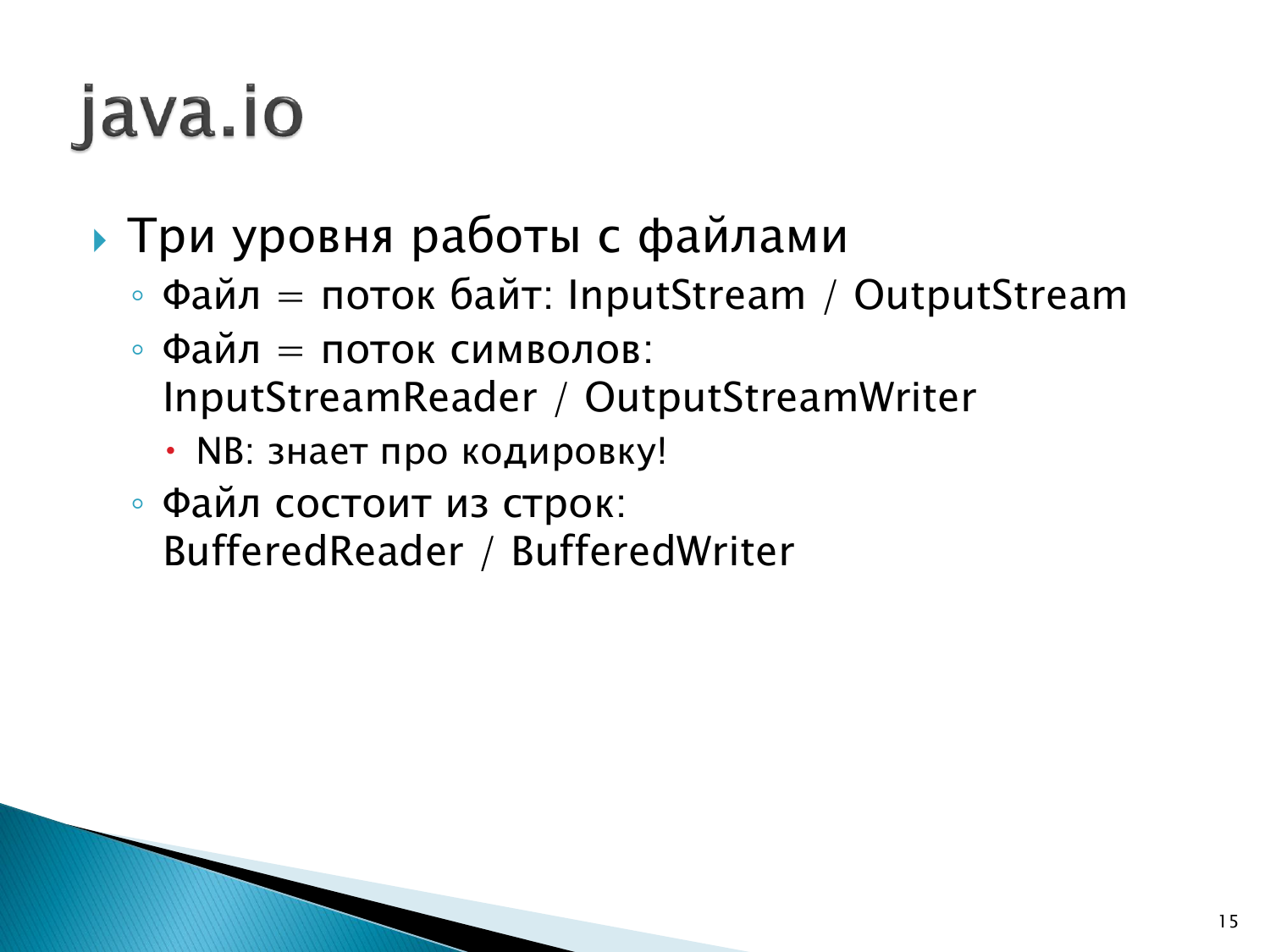### $\triangleright$  File

- InputStream  $\rightarrow$  file.inputStream()
	- InputStreamReader  $\rightarrow$  file.reader()
		- BufferedReader  $\rightarrow$  file.bufferedReader()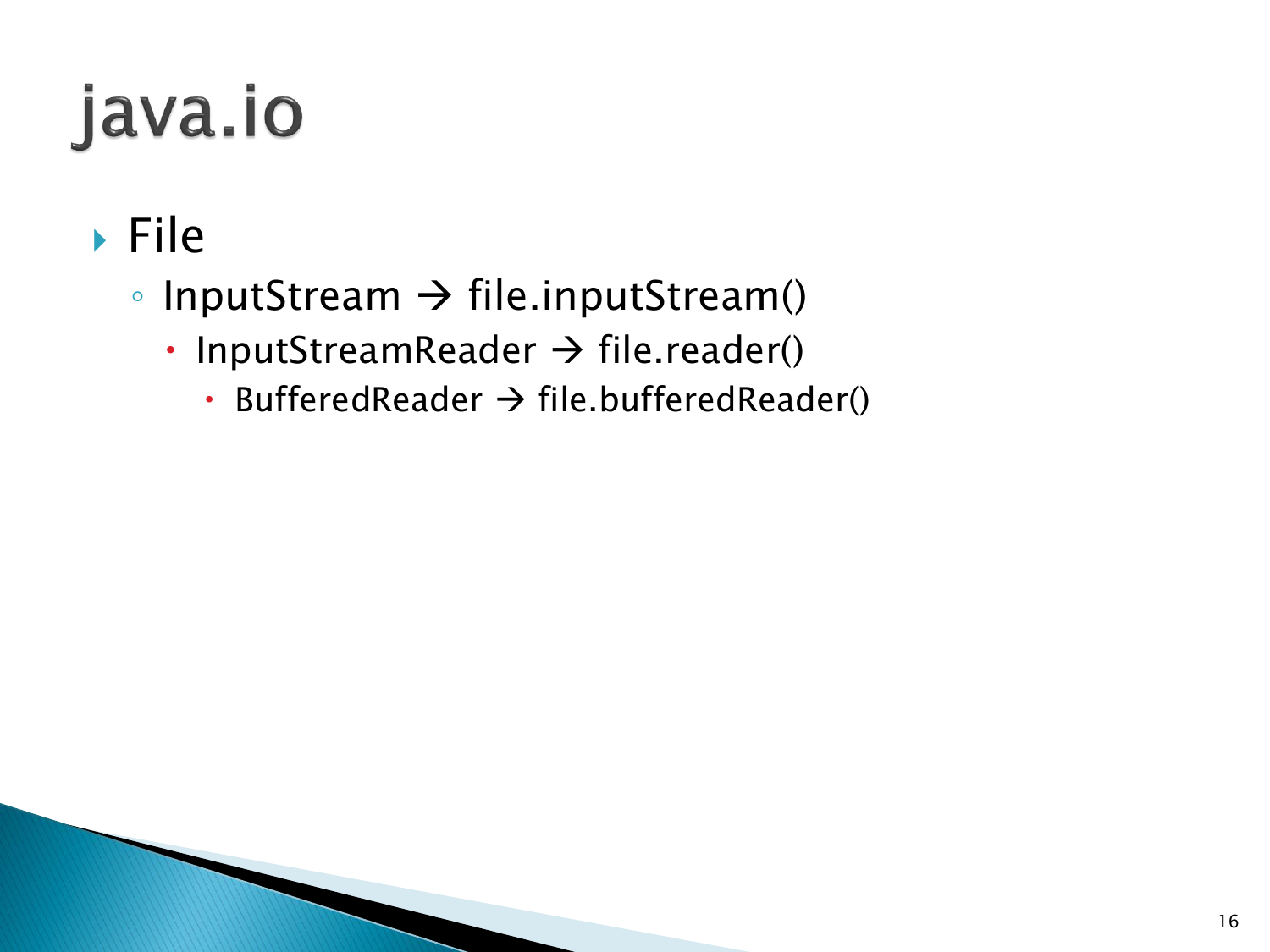# Кто что умеет?

▶ Closable: writer.close()

```
fun foo(outputName: String) {
    val writer = File(outputName).bufferedWriter()
    try {
        writer.write(…)
    }
    finally {
        writer.close()
    }
}
```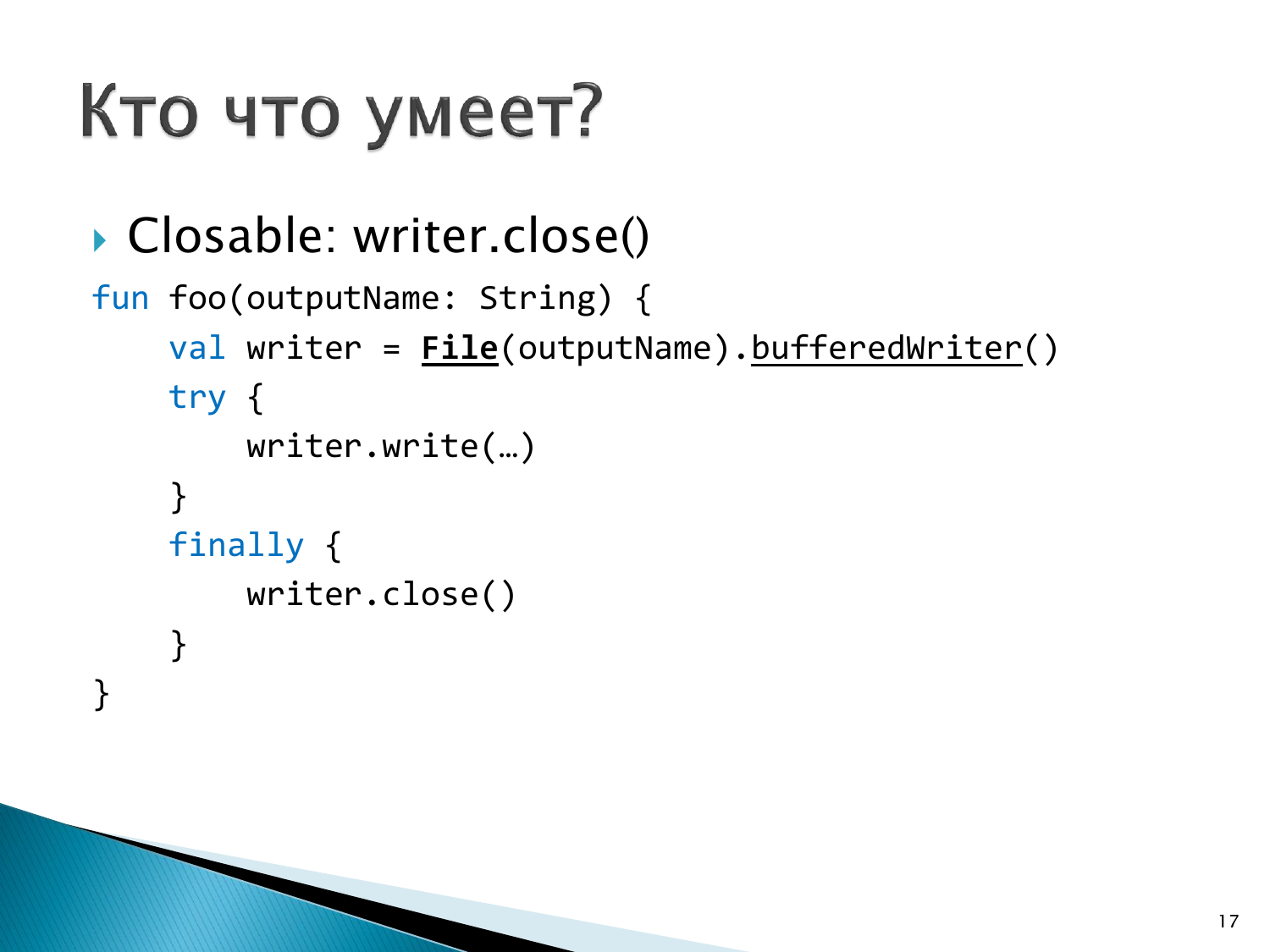# Кто что умеет?

▶ Closable: writer.close() / writer.use !

```
fun foo(outputName: String) {
    val writer = File(outputName).bufferedWriter()
    writer.use {
        it.write(…)
    }
}
```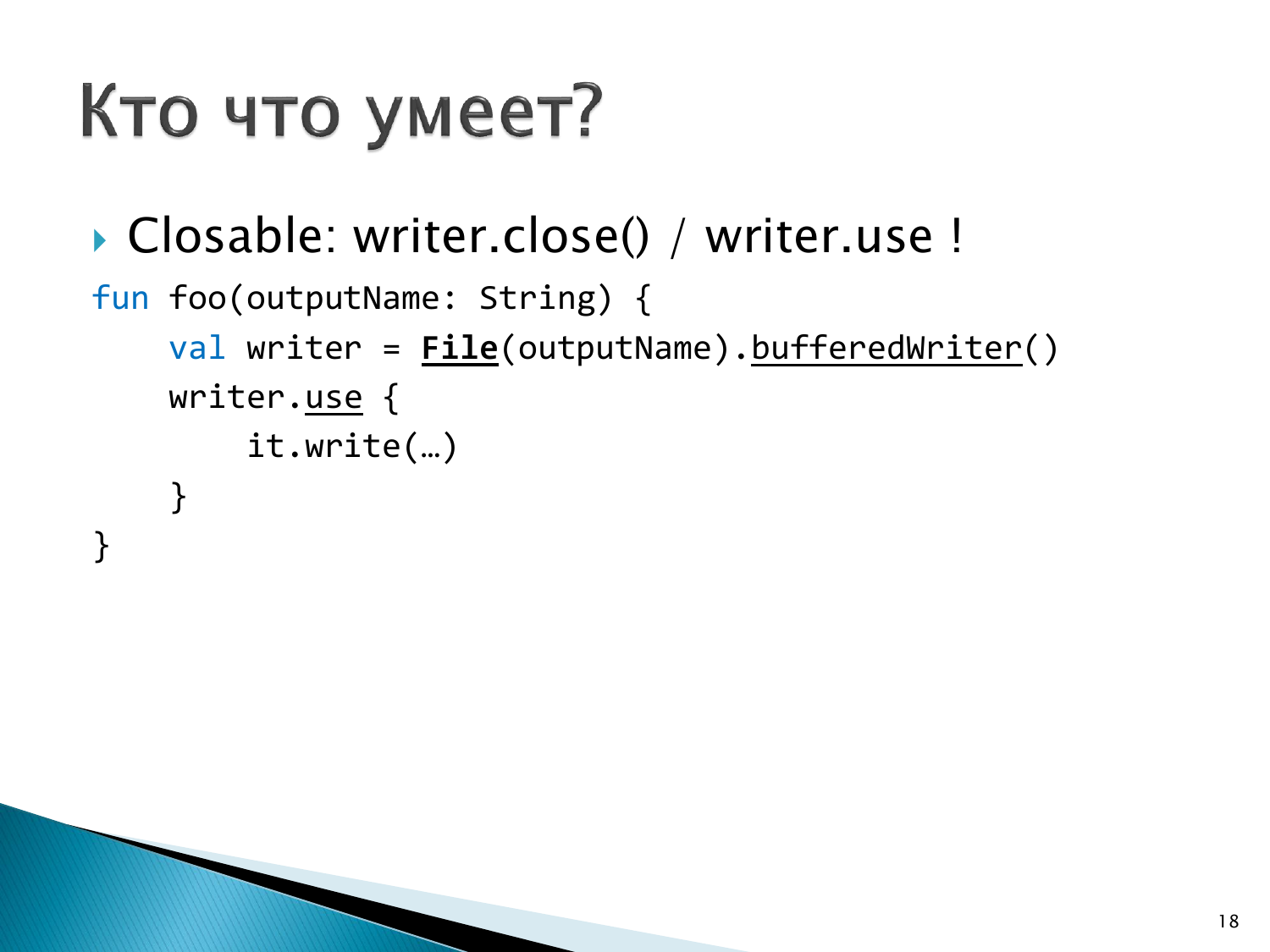## Кто как читает?

### **InputStream**

- inputStream.read(): Int
- inputStream.read(arr: ByteArray): Int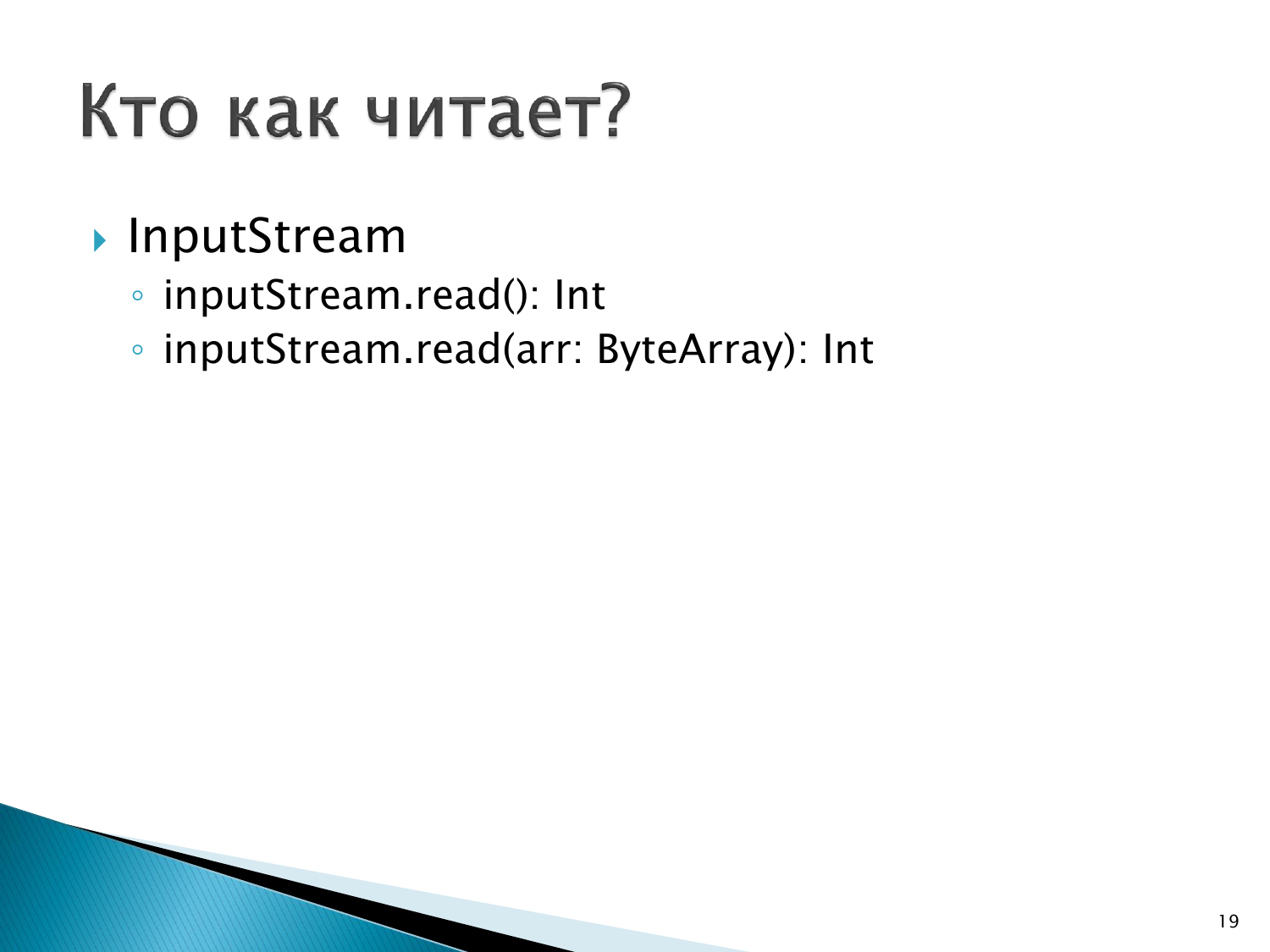# Кто как читает?

### **InputStream**

- inputStream.read(): Int
- inputStream.read(arr: ByteArray): Int
- **InputStreamReader** 
	- reader.read(): Int
	- reader.read(arr: CharArray): Int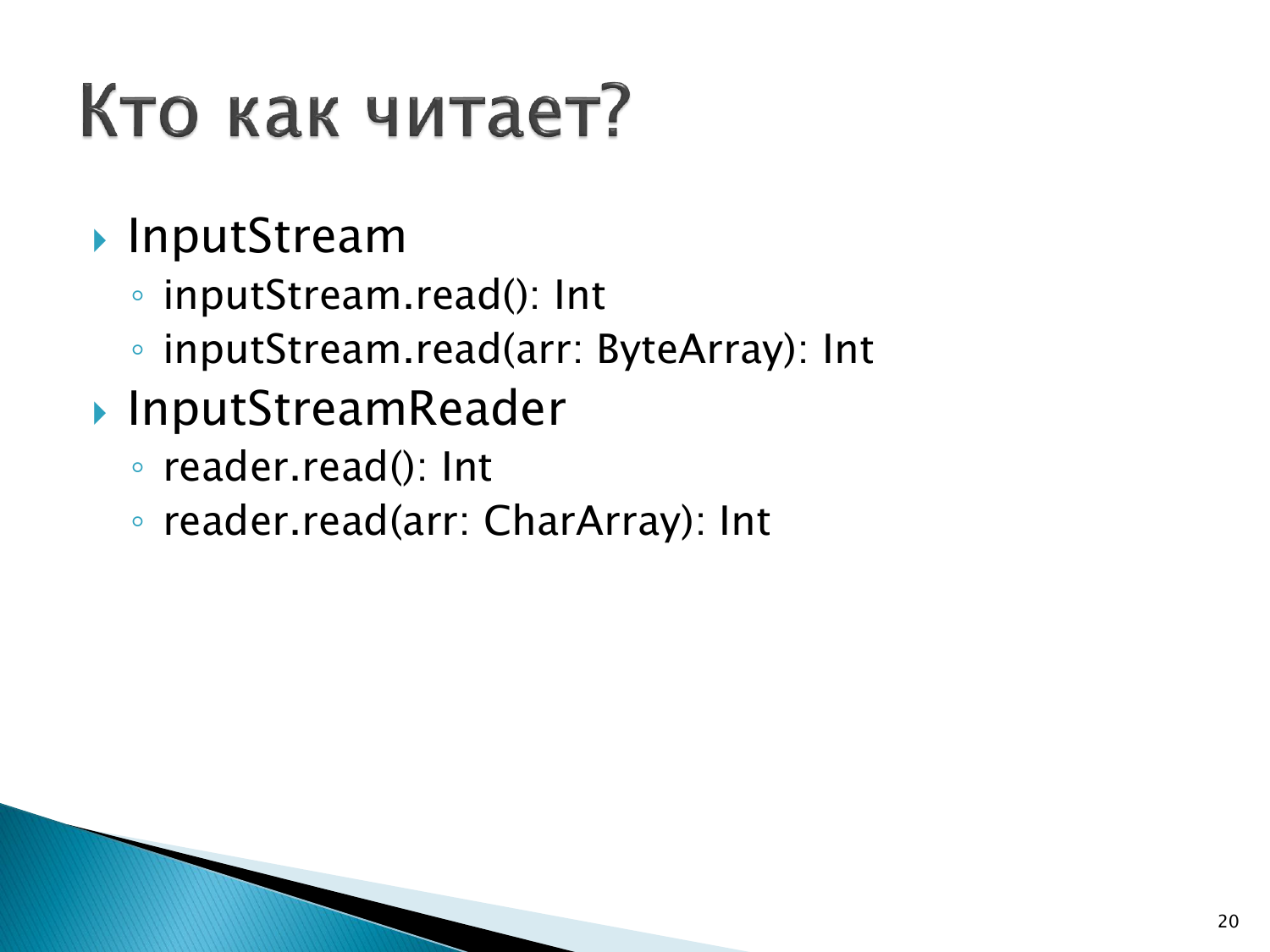# Кто как читает?

#### **InputStream**

- inputStream.read(): Int
- inputStream.read(arr: ByteArray): Int
- ▶ InputStreamReader
	- reader.read(): Int
	- reader.read(arr: CharArray): Int
- BufferedReader
	- bufReader.readLine(): String
	- bufReader.readLines(): List<String>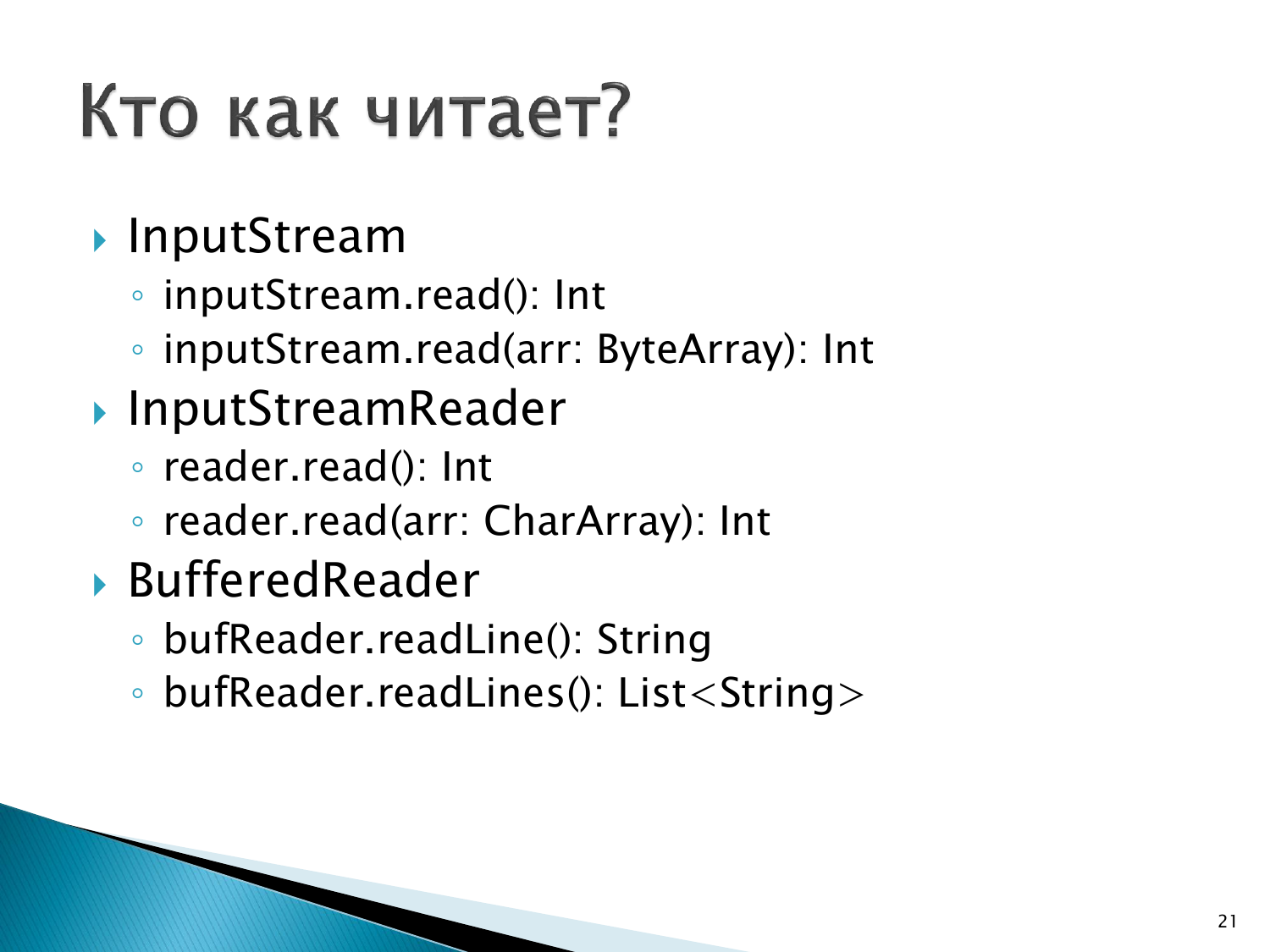# Кто как пишет?

### OutputStream

- outputStream.write(b: Int)
- outputStream.write(arr: ByteArray)
- OutputStreamWriter
	- writer.write(c: Int):
	- writer.write(arr: CharArray)
- BufferedWriter
	- bufWriter.write(s: String)
	- bufWriter.newLine() …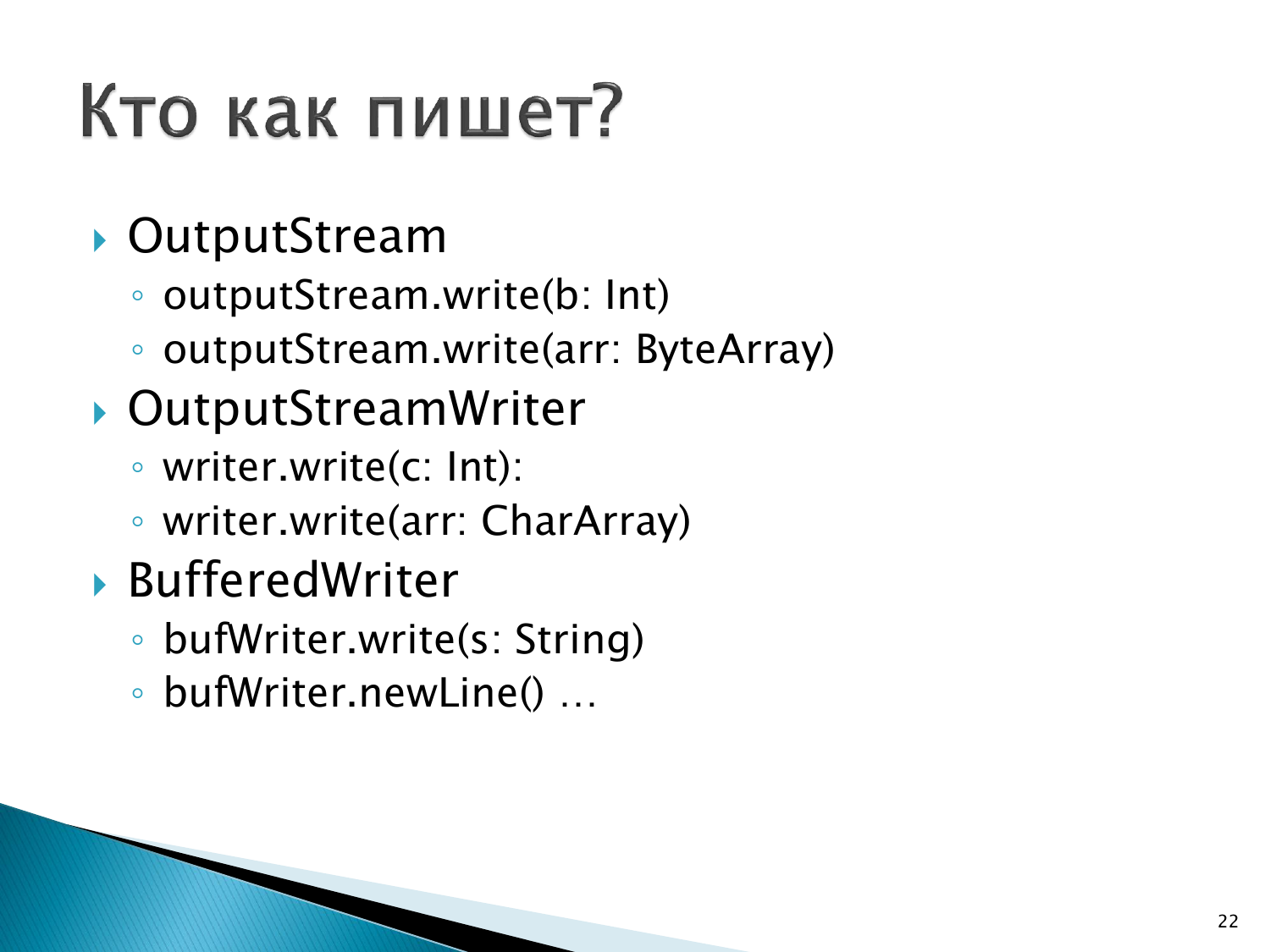# Кто как пишет?

### OutputStream

- outputStream.write(b: Int)
- outputStream.write(arr: ByteArray)
- OutputStreamWriter
	- writer.write(c: Int):
	- writer.write(arr: CharArray)
- BufferedWriter
	- bufWriter.write(s: String)
	- bufWriter.newLine() …
- PrintStream  $(l) \leftarrow fil$ e.printStream()
	- OutputStream + encoding / print / println / format